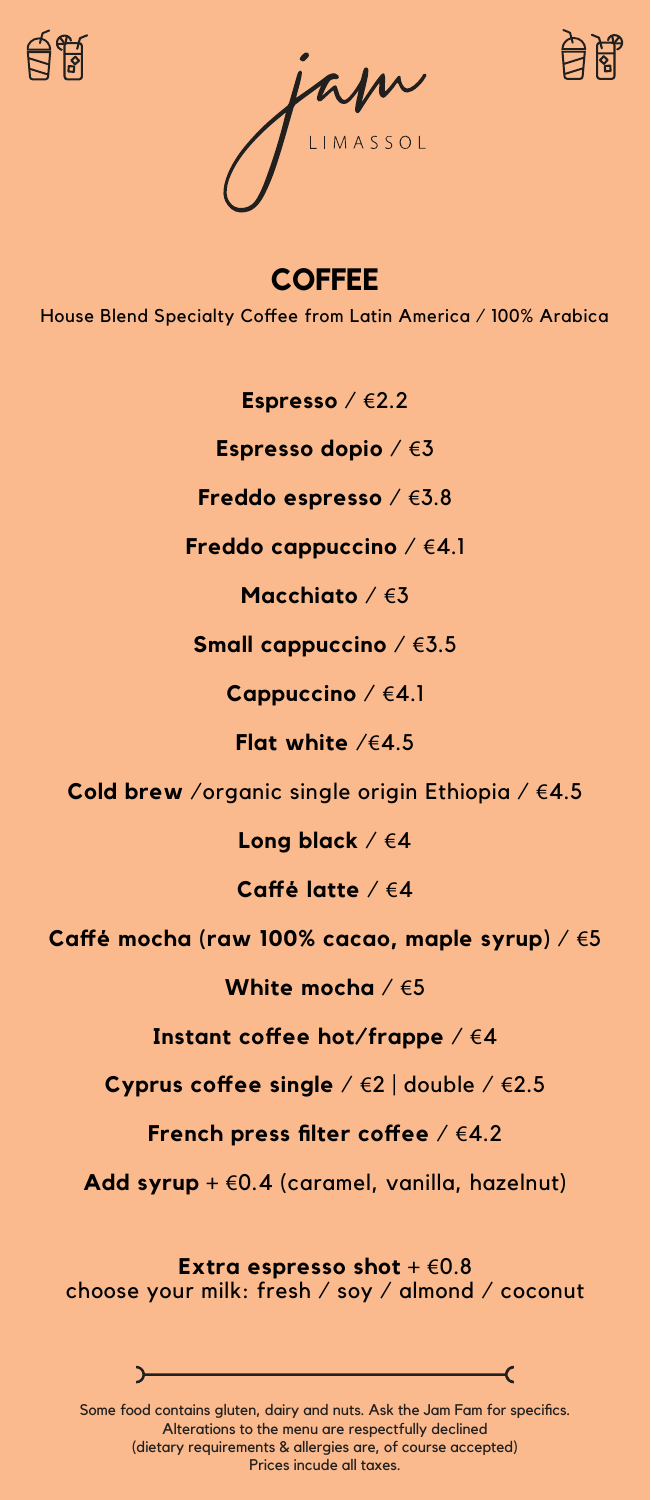





#### **TEAS**

**Premium high quality teas** (loose leaf teas) / €4.5

> **Blue lagoon** Green tea

**Thai flower** Green tea

**Arabian nights** Black tea

> **Taj mahal** White tea

**Citrus orange**

**Royal chamomile**

#### **POTIONS**

(hot or iced)

**Alternative lattes (hot or iced)** / €5.5

**Matcha** / maple syrup, almond milk

**Magic turmeric** / maple syrup, cardamon, ginger, coconut milk

**Beetroot** / ginger, soy milk, maple syrup

**Choco lovers (hot or iced)** hot cocoa / 100% cocoa, maple hot milk chocolate / €5 white hot chocolate  $/65$ 

#### **LITTLE JAMMERS**

**Babycino** / plain rothed steamed milk served with marshmallow  $/$   $63.5$ 

**choco babycino** / €3.8

**strawberry babycino** / €3.8

**vanilla babycino** / €3.8

 $\epsilon$ 

Some food contains gluten, dairy and nuts. Ask the Jam Fam for specifics. Alterations to the menu are respectfully declined (dietary requirements & allergies are, of course accepted) Prices incude all taxes.

 $\mathbf{r}$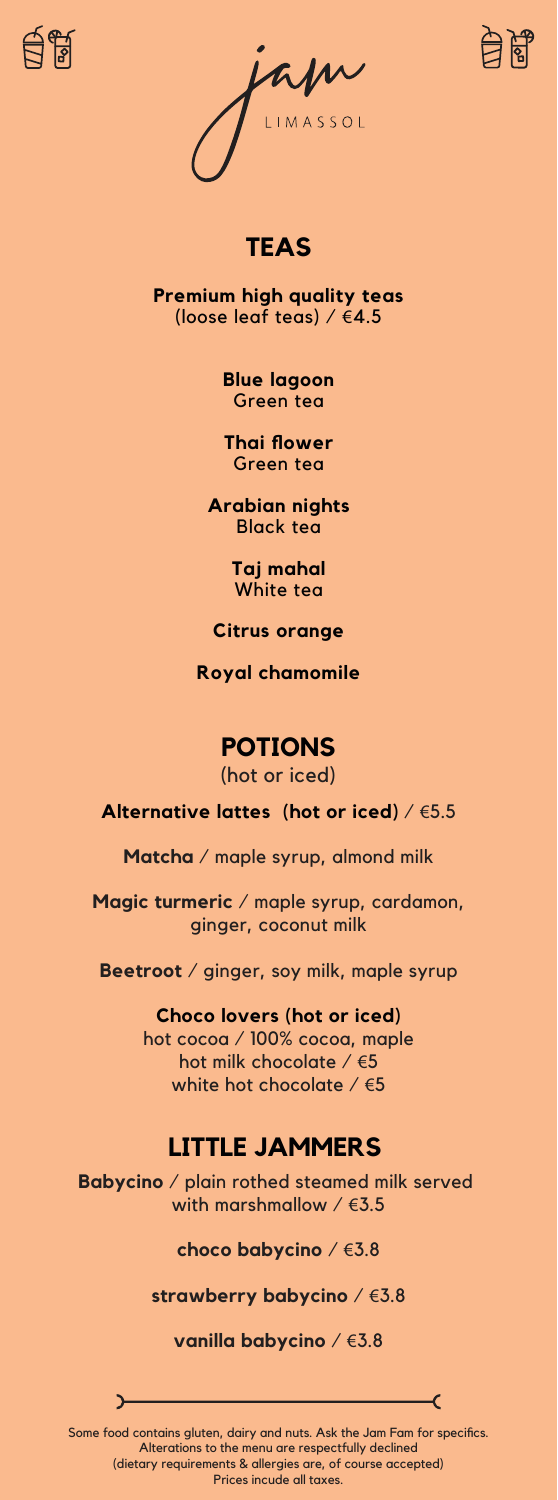





### **FRESH JUICES**

**Detox** / cucumber, celery, green apple, ginger, lime / €6

**Back to roots** / apple, carrot, ginger / €6

**Beet it** / apple, beetroot / €6

**Singles** / €5.5 **Choose:** orange / green apple / carrot or mix it up

**Healthy booster shot** / €3 ginger, orange, lemon, turmeric, cayenne pepper

### **SOFT DRINKS 250ML**

**Coca Cola,** 

**Coca Cola Zero,** 

**Sprite,** 

**Schweppes,** 

**Soda,** 

**Schweppes Tonic**

#### **STILL WATER**

**Acqua Panna 0.75L** / €4

**Zagori 0.5L** / €1.5

# **SPARKLING WATER**

**San Pellegrino** 0.25L/€3.5 | 0.75L/ €4.5

Some food contains gluten, dairy and nuts. Ask the Jam Fam for specifics. Alterations to the menu are respectfully declined (dietary requirements & allergies are, of course accepted) Prices incude all taxes.

–C

 $\rightarrow$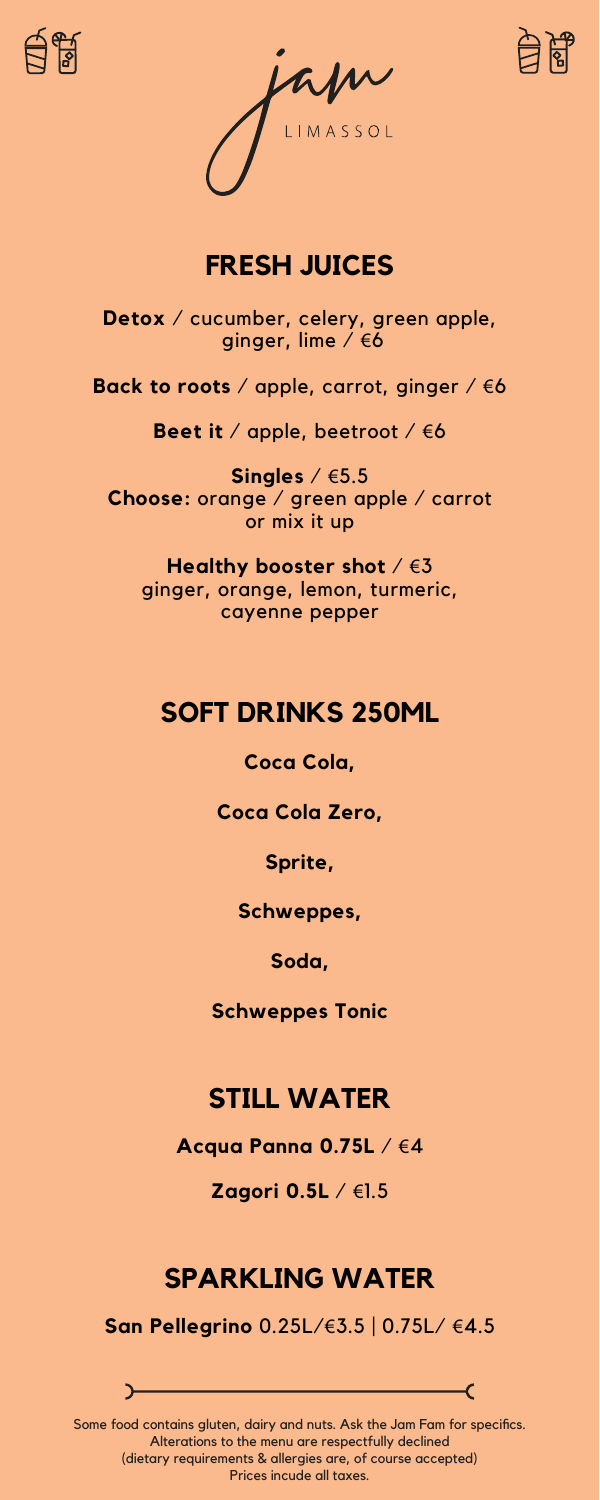





# **Homemade lemonade** / €4.5 **COOLERS**

**Pitaya pink lemonade** / €6

### **BRUNCHIN' DRINKS**

**Aperol Spritz** / €7.5 Prosecco, Aperol, Soda

**Classic mimosa** / €8.5

**Hugo** / €7.5

**Prosecco brut zardetto** / €7

**By the glass**

## **SMOOTHIES**

**Coco me up** banana, raw cacao, carob honey, peanut butter, coconut milk / €6.5

**Sunny** banana, strawberries, lime juice, green apple juice, strawberry jam / €6.5

**Aussie land** banana, mango, orange, almond milk, chia seeds / €6.5

> **Tropical passion** passion fruit, green apple juice, mango /  $6.5$

Some food contains gluten, dairy and nuts. Ask the Jam Fam for specifics. Alterations to the menu are respectfully declined (dietary requirements & allergies are, of course accepted) Prices incude all taxes.

–C